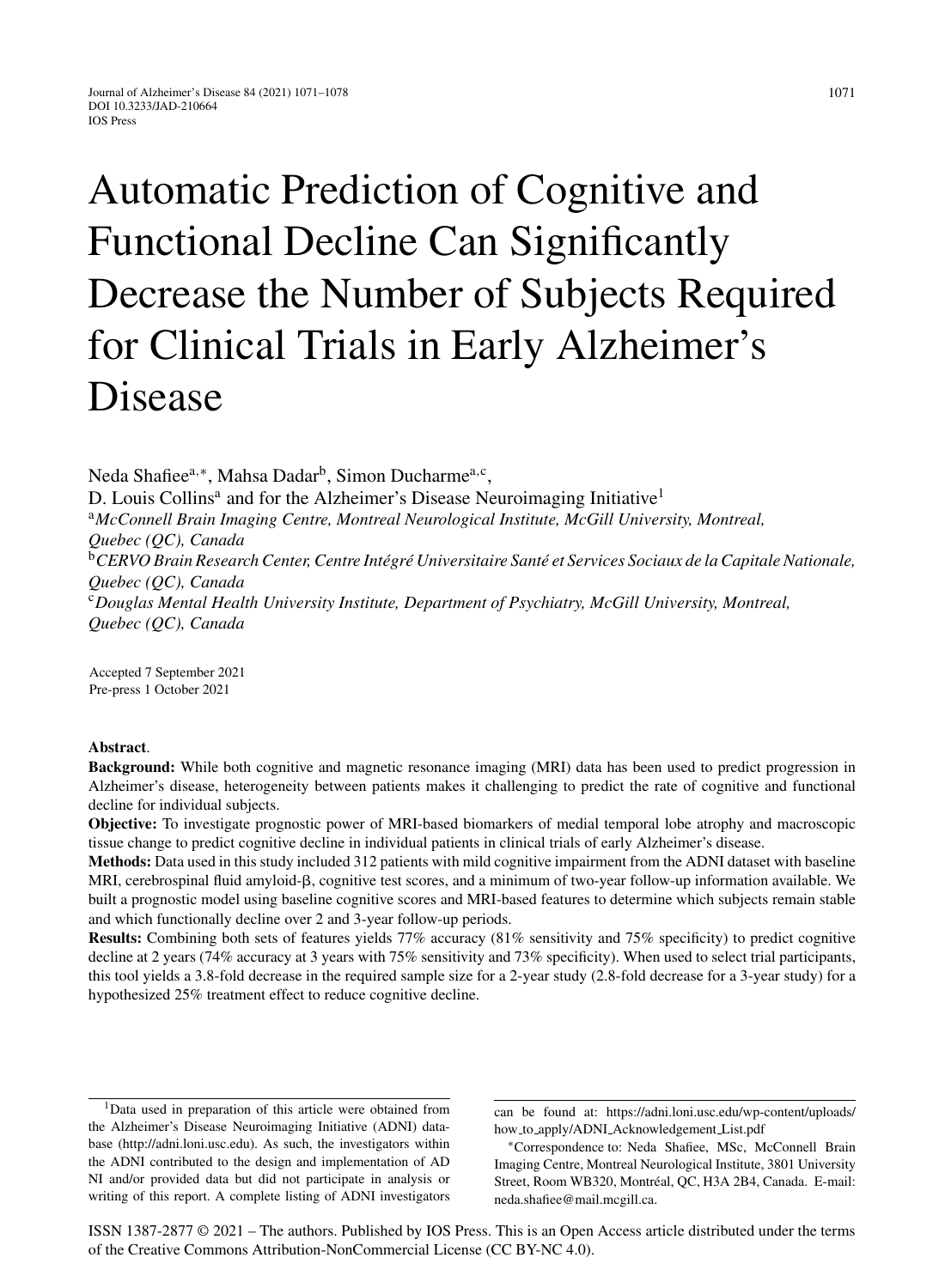**Conclusion:** When used in clinical trials for cohort enrichment, this tool could accelerate development of new treatments by significantly increasing statistical power to detect differences in cognitive decline between arms. In addition, detection of future decline can help clinicians improve patient management strategies that will slow or delay symptom progression.

Keywords: Alzheimer's disease, cognitive decline, machine learning, magnetic resonance imaging, prognostics, random forest, sample size, statistical model

# **INTRODUCTION**

Alzheimer's disease (AD) is a neurodegenerative disorder characterized by abnormal accumulation of amyloid- $\beta$  (A $\beta$ ) and intracellular neurofibrillary tangles in the brain resulting in progressive synaptic dysfunction, irreversible neuronal loss, and cognitive deficits [1, 2]. This pathological process gradually develops over many years, with a long asymptomatic phase before a clinical diagnosis of AD [3]. Patients in the early stages of AD dementia are not a monolithic bloc. Some experience decline in their cognitive abilities at different rates, with some patients progressing very fast while a large portion of patients remain stable [4, 5]. This heterogeneity increases the complexity of treatment development. After numerous failures of candidate drugs for dementia due to AD, the field has moved toward clinical trials at an earlier stage (mild cognitive impairment (MCI) with proven AD biomarkers) [6, 7]. However, even recent trials in amyloid positive patients with MCI do not factor the marked inter-individual differences in rates of progression in subjects with MCI, which can have a profound effect on the outcome of trials [8]. Recent clinical trial results have shown that inter-individual differences in speed of progression can have a major impact on the achievement of primary aims, and can leave uncertainty about the true efficacy of putative treatments [9]. Accurately predicting the progression rate in individual patients with mild cognitive impairment and mild dementia due to AD would enable the enrichment of patient populations in clinical trials by increasing the mean cognitive/functional decline over the trial duration, and therefore facilitating the demonstration of the treatment effect (or the absence of treatment effect). This in turn could lead to potentially faster, more efficient candidate drug testing.

In order to be generalizable to the population after drug approval, tools to predict future progression in MCI would have to be based on readily available measures in clinical practice, such as brain MRI and cognitive tests. Indeed, AD is associated with a stereotypical pattern of early cerebral atrophy in the medial temporal lobe limbic regions including entorhinal cortex (EC) and hippocampus (HC) [1]. The

early degeneration in medial temporal lobe limbic structures consistent with early memory deficits provides the anatomical basis to use MRI-based measures of atrophy as valid markers of disease state and progression [10, 11].

We have previously developed Scoring by Nonlocal Image Patch Estimator (SNIPE) as a grading metric to measure AD-related structural alterations in brain anatomy, with applications to both hippocampal and entorhinal structures [12]. Based on this nonlocal patch-based framework, SNIPE estimates the structural similarity of a new subject under study to a number of templates present in a training library consisting of cognitively normal subjects and patients with AD. In our previous work, we showed that baseline SNIPE scores could differentiate patients with MCI that remain stable versus those that progress to AD [13], and that baseline SNIPE scores enable AD prediction in a group of cognitively intact subjects seven years before the clinical diagnosis of AD dementia [14]. More recently, we demonstrated that combining MRI features and neurocognitive test results at baseline could yield 78% accuracy in prediction of conversion from MCI to AD at 2 and 3 years before diagnosis of AD (and up to 87% accuracy, five years before diagnosis) [15].

While these results were promising, conversion to AD as a categorical diagnosis may be too late an event when testing new neuroprotective therapies. In this study, we investigated the ability of our models to predict cognitive and functional decline (as opposed to categorical change in diagnosis from MCI to mild dementia) in a cohort of patients with mild AD similar to those chosen for recent clinical trials [16, 17]. Using only baseline cognitive test results and baseline MR-driven features, we evaluate the accuracy, sensitivity, and specificity of our model to predict decline over two- and three-year follow-up periods, durations commonly used in clinical trials. Functional decline is defined as an increase in global Clinical Dementia Rating-Sum of boxes (CDR-SB) score [18]. Finally, we evaluate the potential use of our proposed technique as a screening tool for enrichment in clinical trials targeting patients likely to experience cognitive decline in near future.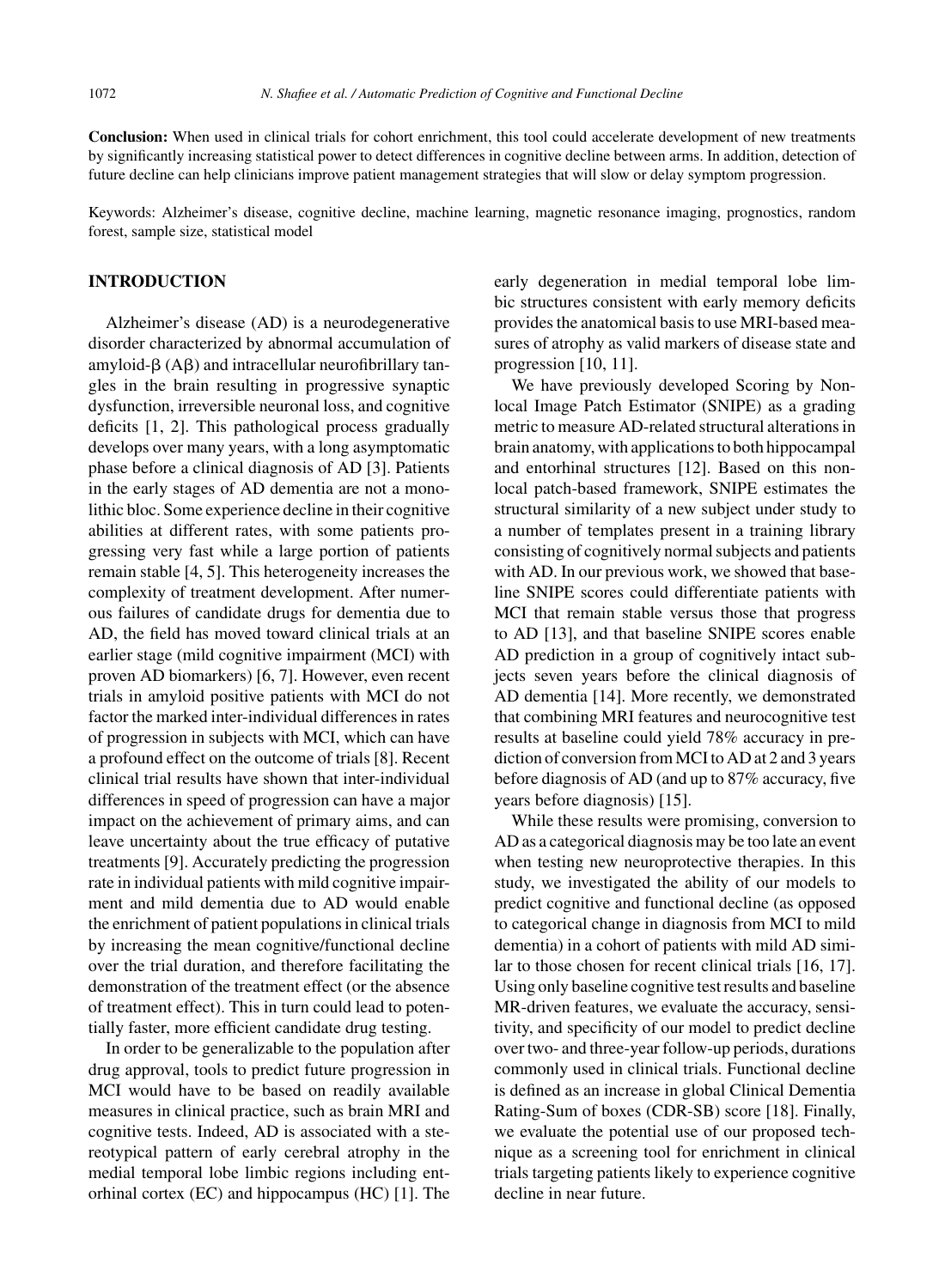#### **METHODS**

#### *Dataset*

Data used in the preparation of this article were obtained from the Alzheimer's Disease Neuroimaging Initiative (ADNI) database ([http://adni.loni.](http://adni.loni.usc.edu) usc.edu). The ADNI was launched in 2003 as a public-private partnership, led by Principal Investigator Michael W. Weiner, MD. The primary goal of ADNI has been to test whether serial MRI, positron emission tomography (PET), other biological markers, and clinical and neuropsychological assessment can be combined to measure the progression of MCI and early AD.

In this work, we selected subjects with mild AD from ADNI study for which T1 MRI data and Montreal Cognitive Assessment (MoCA) scores were available at baseline. All subjects provided informed consent and the protocol was approved by the institution review board at all sites. The inclusion of MoCA limited this study to ADNI2 and ADNI-GO datasets, since this measurement was not included in ADNI1 dataset. The key inclusion criteria here are similar to those used for current clinical trials of AD in amnestic MCI cohorts: 1) A CDR-Global Score of 0.5, 2) A Mini-Mental State Examination (MMSE) score between 24 and 30 (inclusive), and 3) having a positive amyloid PET scan with a cut-off of 0.79 SUVr for positivity. Application of these criteria reduced the number of subjects available at baseline in ADNI2 and ADNI-GO to 312. These subjects were labeled as either stable or progressive based on a 2-point increase [19] in their global CDR-SB score from a total possible of 18 points [18]. Here, we refer to the stable and progressive mild AD subjects as pMCI and sMCI, respectively.

## *Preprocessing*

All the selected T1 MR images were preprocessed using a fully automatic pipeline. This pipeline includes denoising [20], correction of intensity

| Table 1<br>Dataset Information |                |                |  |  |  |
|--------------------------------|----------------|----------------|--|--|--|
|                                | 2 years        | 3 years        |  |  |  |
|                                | follow-up      | follow-up      |  |  |  |
| pMCI                           | 55             | 63             |  |  |  |
| sMCI                           | 155            | 108            |  |  |  |
| pMCI:sMCI ratio                | 0.355          | 0.583          |  |  |  |
| Age at baseline                | $72.5 \pm 6.7$ | $71.9 \pm 6.6$ |  |  |  |
| % Male                         | 54.3           | 55.6           |  |  |  |

inhomogeneity using N3 [21], and intensity normalization. MRI scans were then registered to pseudo-Talairach stereotaxic space [22, 23] using a population-specific template [24]. Brain extraction was then performed using BEaST [25].

## *MRI features: SNIPE scoring*

To automatically segment HC and EC, a multitemplate non-local patch-based method has been used [26]. This method uses a set of MRI volumes with manually segmented HC and EC as training library. The target patch is then weighted based on how much it resembles each patch in the training dataset. The final label of the patch (targeted structure or background) was assigned based on a weighted average of all similar patches.

The SNIPE grading or scoring of the HC and EC is then achieved by estimating the patch similarity of the subject under study to different training populations: normal controls and patients with AD dementia [12, 13]. Following the same linear regression method used in [27], SNIPE scores are corrected for age and sex based on the normal control population. Visual quality control was performed on all processed MR datasets.

## *Classification*

Our feature set contains age, sex, cognitive test scores including Alzheimer's Disease Assessment Scale (ADAS), MoCA, Rey Auditory Verbal Learning Task (RAVLT), MMSE, and MR-based z-scored features (SNIPE scores for HC and EC) from baseline data that are used as input to the classifier.

Since the number of sMCI and pMCI subjects were not the same, and standard methods may have difficulty with such imbalanced data, we used a balanced random forest algorithm to train our predictive model [28]. This method down-samples the majority class and trains the trees of the random forest based on a more balanced data set.

We trained our prognostic model using different combinations of features drawn from baseline visits. These classifiers were trained either using MRIdriven SNIPE scores and age, neurocognitive scores and age, or a combination of both SNIPE and neurocognitive scores plus age, and each model was validated using 10-fold cross-validation. The classification performance for both follow-up periods (i.e., 2 and 3 years) was evaluated based on the measured sensitivity, specificity, and accuracy.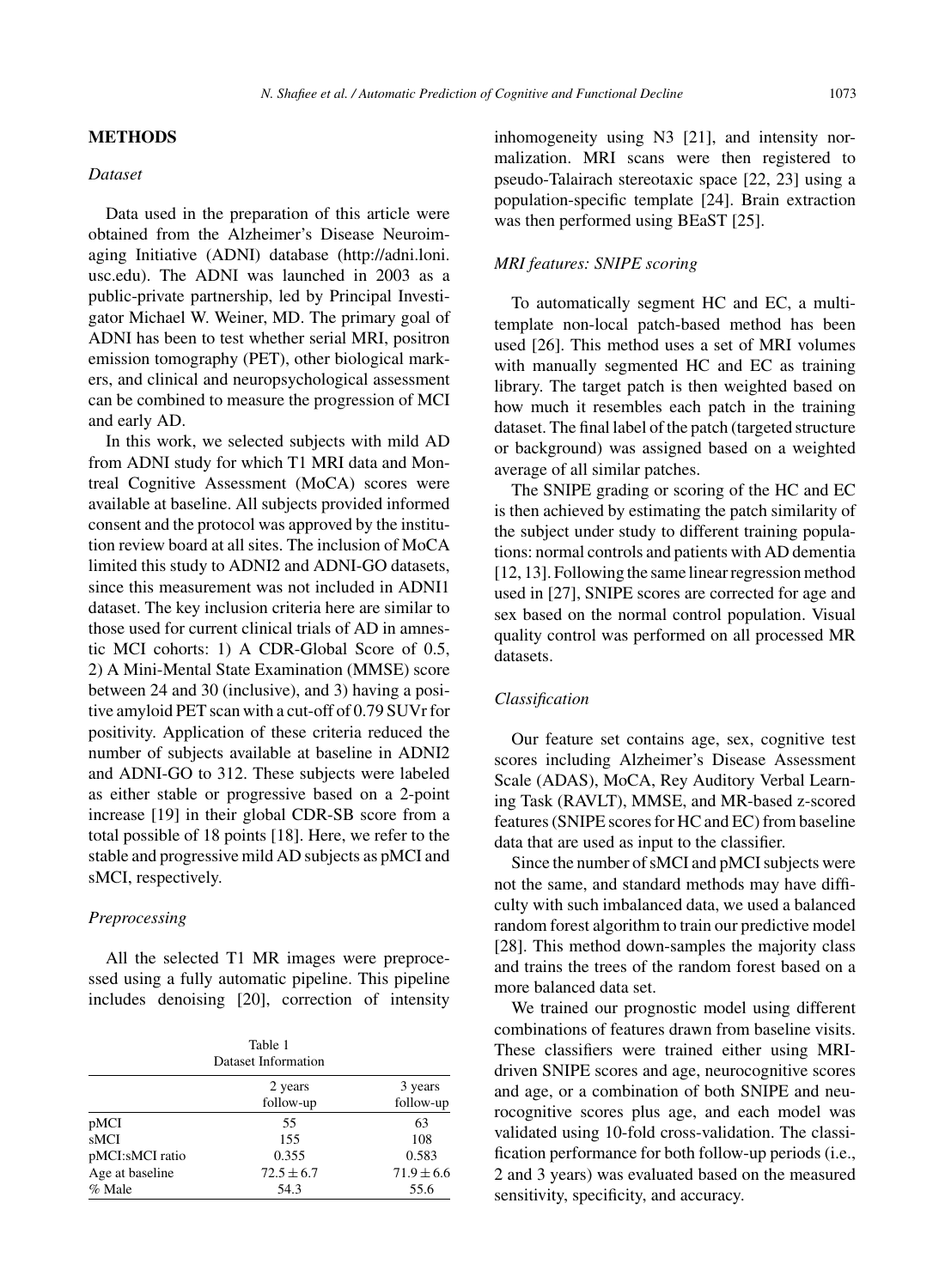## *Power analysis*

Following the method used in [29], we estimated the required sample size to detect a reduction in the mean annual rate of cognitive decline based on CDR-SB score. This method assumes that rates of decline are linear for each subject. We used a two-sided test and set the standard significance level to 0.05 with a power of 80%. The required sample size per arm was estimated using the following formula [30]:

$$
n = \frac{2\left(\sigma_s^2 + \frac{\sigma_\epsilon^2}{\sum (t_j - \overline{t})^2}\right)\left(Z_{1-\frac{a}{2}} + Z_{1-\beta}\right)}{\Delta^2} \tag{1}
$$

Where  $\alpha$  and 1- $\beta$  are the significance level and power and  $\bar{t}$  represents the mean measure time.  $\sigma_s^2$  and  $\frac{\sigma_{\epsilon}^2}{\sum (t_j - \bar{t})^2}$  denote the between- and within-subject variance of the data and can be estimated by fitting a linear mixed effects model to the data. Here,  $\Delta$ represents the treatment effect. We evaluated different values of  $\Delta$ , when  $\Delta = 25\%$  reflects a slowing of disease-related functional and cognitive decline by at least 25%, attributed to the tested drug. Note that the cognitive decline may be due to normal aging as well as AD-related pathology. Here, we remove the annualized decline due to normal aging so as not to overestimate the benefit of enrichment when computing the treatment effect.

We estimated and compared sample sizes for two groups of subjects. First, using data from all the mild AD subjects in the ADNI dataset that fit the selection criteria above  $(n=312)$ , i.e., the unenriched group. Second, using only the subset of those ADNI MCI subjects identified as pMCI using baseline data and the classifier described above  $(n = 64$  for 2 years), i.e., the enriched group.

## **RESULTS**

#### *Prediction accuracy, sensitivity, and specificity*

To assess how different features affect prediction accuracy, we trained models with different combinations of features. Table 2 shows the classification performance in terms of sensitivity, specificity, and accuracy, for all the models trained in this study, for 2- and 3-year follow up periods. Using hippocampal grading scores in addition to MoCA, ADAS13, and MMSE, yields the highest accuracy in predicting cognitive decline at 2 years. Comparing results between the classifier using only the baseline cognitive score and the corresponding classifier with the added MRI features showed that for both follow up periods, the accuracy of prediction is increased when adding MRI features. Results also showed that pMCI and sMCI groups did not have significantly different age at baseline for the 2- or 3-year analysis.

## *Power analysis*

Table 3 summarizes the CDR-SB values for the unenriched and enriched MCI cohorts that met the inclusion criteria described in the Methods and that were used to complete the power analysis.

Figure 1 shows the required sample sizes for different treatment effects for both unenriched and enriched MCI cohorts. Using the unenriched group of MCI subjects, power analysis shows that 1,075 subjects (764 subjects) per arm are required in a 2-year

| Table 2                 |  |  |  |  |  |
|-------------------------|--|--|--|--|--|
| Classifier performances |  |  |  |  |  |

| Feature sets (including Age) | 2-year follow-up |                |                | 3-year follow-up |                |                |
|------------------------------|------------------|----------------|----------------|------------------|----------------|----------------|
|                              | Sen $(\%)$       | Spec $(\%)$    | Acc $(\% )$    | Sen $(\%)$       | Spec $(\%)$    | Acc $(\%)$     |
| MoCA                         | $72.1 \pm 2.1$   | $62.6 \pm 1.9$ | $65.3 \pm 1.5$ | $59.4 \pm 2.1$   | $60.7 \pm 1.5$ | $60.2 \pm 1.2$ |
| ADAS13                       | $71.2 \pm 2.5$   | $71.3 + 1.6$   | $71.3 \pm 1.3$ | $67.4 \pm 0.9$   | $68.3 \pm 2.0$ | $68.8 \pm 1.4$ |
| MoCA, ADAS13                 | $74.8 \pm 2.4$   | $74.7 \pm 1.2$ | $74.7 \pm 1.1$ | $66.4 \pm 1.8$   | $70.6 \pm 1.7$ | $70.4 \pm 1.3$ |
| MoCA, ADAS13, MMSE           | $76.5 \pm 1.5$   | $75.7 \pm 1.3$ | $75.9 \pm 1.0$ | $65.2 \pm 1.9$   | $70.4 \pm 1.5$ | $70.8 \pm 1.2$ |
| MoCA, ADAS13, MMSE, RAVLT    | $76.1 \pm 2.1$   | $74.8 \pm 1.2$ | $75.2 \pm 0.9$ | $66.3 \pm 1.8$   | $69.3 \pm 1.6$ | $71.0 \pm 1.3$ |
| HC, EC                       | $76.2 \pm 2.1$   | $70.1 \pm 1.3$ | $71.7 \pm 1.1$ | $75.1 \pm 1.9$   | $68.9 \pm 1.4$ | $71.0 \pm 1.3$ |
| HC, ADAS13                   | $78.8 \pm 1.3$   | $73.6 \pm 1.2$ | $74.7 \pm 1.2$ | $75.7 \pm 1.6$   | $70.7 \pm 1.4$ | $72.6 \pm 1.1$ |
| HC, MoCA                     | $75.9 + 2.4$     | $72.4 \pm 1.4$ | $73.2 + 1.2$   | $71.6 \pm 2.0$   | $67.3 \pm 1.2$ | $69.0 \pm 0.9$ |
| HC. EC. ADAS13               | $81.0 \pm 2.2$   | $74.2 \pm 1.1$ | $75.9 \pm 1.1$ | $75.4 \pm 1.7$   | $71.6 \pm 1.3$ | $73.4 \pm 1.1$ |
| HC, MoCA, ADAS13             | $80.4 \pm 1.6$   | $74.3 \pm 1.1$ | $75.8 \pm 0.9$ | $75.4 \pm 2.2$   | $70.7 \pm 1.2$ | $72.8 \pm 1.1$ |
| HC, EC, MoCA, ADAS13         | $80.2 \pm 2.1$   | $75.0 \pm 0.8$ | $76.7 \pm 0.7$ | $74.9 \pm 2.4$   | $73.0 \pm 1.4$ | $74.0 \pm 1.2$ |
| HC, MoCA, ADAS13, MMSE       | $81.3 \pm 1.8$   | $74.7 \pm 1.1$ | $76.9 \pm 0.9$ | $74.4 \pm 1.3$   | $71.3 \pm 1.4$ | $73.3 \pm 1.2$ |
| HC, EC, MoCA, ADAS13, MMSE   | $79.5 \pm 1.9$   | $74.6 \pm 1.1$ | $75.9 \pm 1.0$ | $75.2 \pm 1.8$   | $72.3 \pm 1.3$ | $73.2 \pm 1.2$ |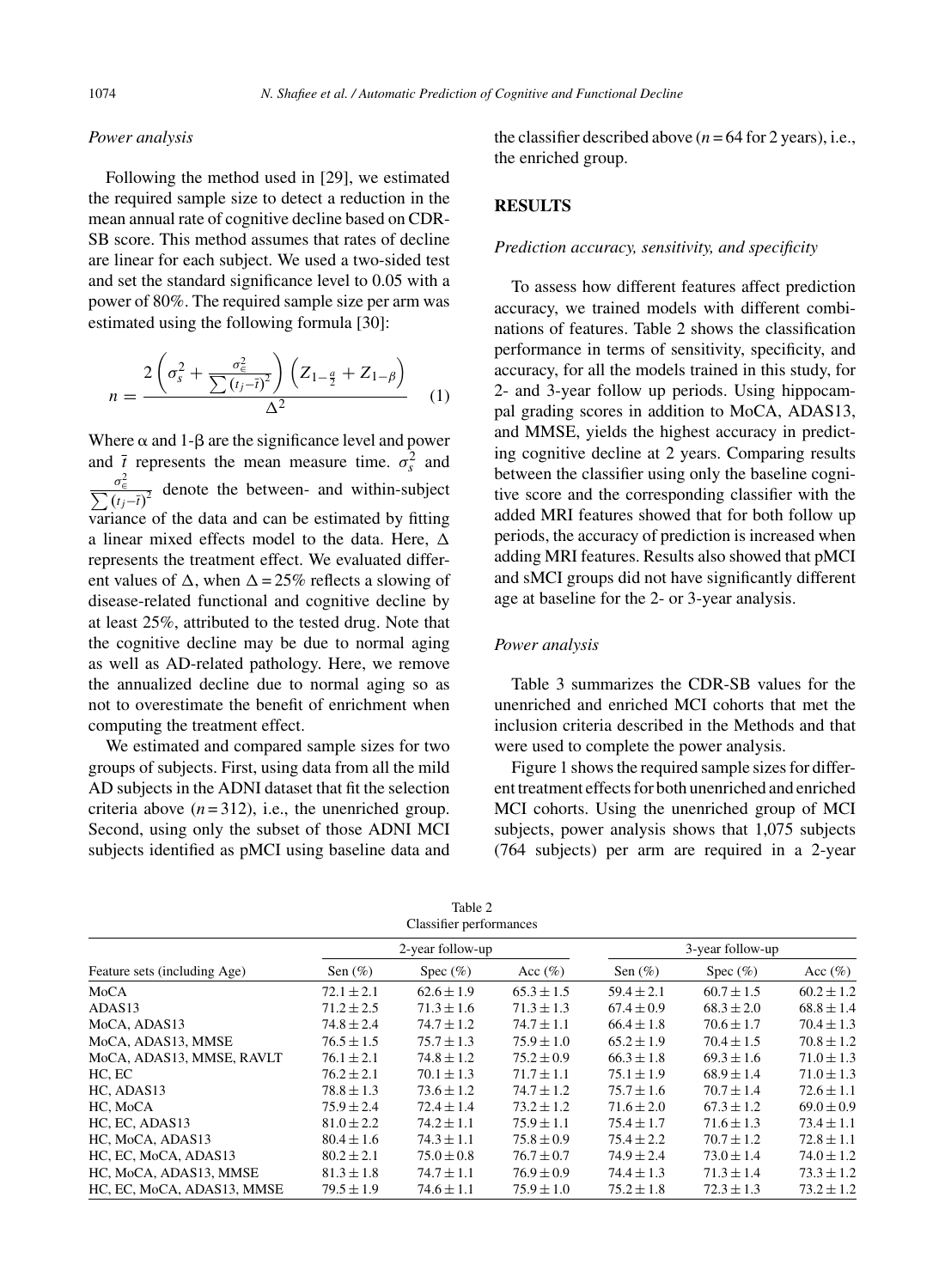| Table 3<br>CDR-SB values |               |               |               |               |  |  |
|--------------------------|---------------|---------------|---------------|---------------|--|--|
|                          | Baseline mean | Year 1 mean   | Year 2 mean   | Year 3 mean   |  |  |
|                          | (std dev)     | (std dev)     | (std dev)     | (std dev)     |  |  |
| unenriched MCI           | 1.631(0.935)  | 1.956 (1.457) | 2.356(2.107)  | 2.866 (2.978) |  |  |
| enriched MCI $(2 y)$     | 1.924 (0.875) | 2.68(1.325)   | 4.084 (2.504) | 5.094 (3.788) |  |  |
| enriched MCI $(3 y)$     | 1.851 (0.874) | 2.559(1.359)  | 3.869(2.639)  |               |  |  |



Fig. 1. The required sample size per arm for different treatment effects. (Note that the 2-year and 3-year pMCI curves almost overlap.).

(3-year) trial of therapy with a hypothesized 25% effect size (80% power and 5% significance level) to reduce cognitive decline, measured by a twopoint increase in CDR-SB (dotted lines in Fig. 1). When using the enriched cohort of MCI subjects, only 279 (273) subjects per arm are require for a 2-year (3-year) trial (solid lines in Fig. 3). These results demonstrate that enrichment using baseline HC, MoCA, ADAS13, and MMSE yields a 3.8-fold decrease in the sample size for a 2-year study (2.8 fold decrease for a 3-year study).

## **DISCUSSION**

In the present study, we trained models to predict cognitive decline in patients in the early stages of AD dementia. We used feature sets consisting of baseline measures of either cognitive test scores, MRI-based grading scores, or a combination of both features for follow-up periods of 2 and 3 years in the ADNI dataset. The results demonstrate that cognitive test scores and our MRI-based features contribute differently to the result of the prediction and combining cognitive test scores and MRI-based features improve prediction accuracy (Table 2). Using HC, MoCA, ADAS13, and MMSE as features yielded the highest prediction accuracy of 76.9% with a sensitivity of 81.3% and a specificity of 74.7% at 2 years.

In our previous work, we showed that when predicting onset of dementia in subjects with mild cognitive impairment, MRI-based features (SNIPE) are more sensitive compared to cognitive features, and even more so with longer follow-up periods, while cognitive features contribute more to the specificity of the prediction [15]. Here, we also show that cognitive features lose sensitivity when it comes to predicting functional and cognitive decline at 36 months compared to that at 24 months.

While adding MRI features to cognitive scores increases accuracy by 1% for a 2-year trial, and 2% for a 3-year trial, the sensitivity of the model is more important than the accuracy for clinical trial enrichment, since we are looking for the maximum number of true positives, i.e., subjects that will certainly decline. Using MoCA and ADAS13 as features for our model, we achieved nearly 75% sensitivity for twoyear prediction. By adding the HC SNIPE score to this feature set, we were able to increase the sensitivity by 5.6% to 80.4%. At three years, prediction sensitivity of MOCA and ADAS was 66.4%, but adding HC SNIPE features raises it to 75.4%, i.e., a 9% increase. As we have previously shown [15], MRIdriven features help contribute more sensitivity to the prediction at later follow-up periods. Despite the fact that predicting subtle cognitive decline is harder than predicting conversion from MCI to AD, the predictive accuracy of cognitive decline remains high.

We further estimated the statistical power of our prognostic model in terms of the sample size required to detect a treatment effect on the decline of cognitive abilities. Using a conservative estimate of 25% treatment effect in the power analysis, we found a 3.8-fold reduction in the number of subjects required for a 2 year study (and 2.8-fold decrease for 3-year. If we change this estimate to an optimistic 40% treatment effect, the resulting power analysis yields a 2.40-fold reduction for a 3-year trial and a 3.24-fold reduction for a 2-year trial. This could give a marked clinical advantage, making the enrichment of the target cohort more precise with a smaller sample size, and therefore less costly.

Our results compare favorably to previous work. Lorenzi et al. evaluated a number of biomarkers to screen in subjects more likely to have cognitive decline [31]. Without enrichment, their simulations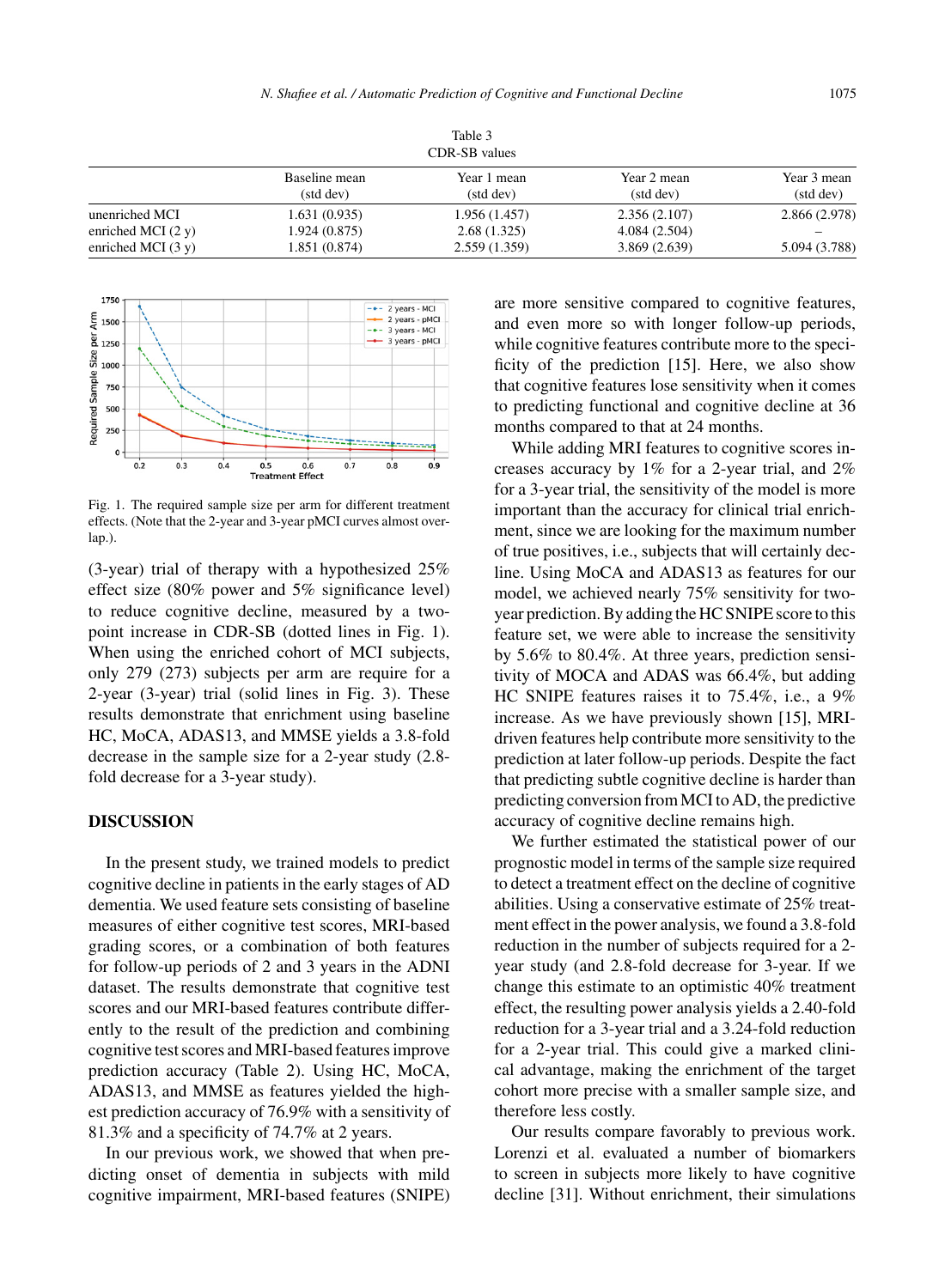required a sample size of 674 MCI patients per arm to detect a 25% treatment effect (90% power) on cognitive decline measured with CDR-SB in a two-year trial. Enrichment using either ADAS-COG, cerebrospinal fluid (CSF) tau, CSF  $A\beta_{42}$ , CSF tau/ $A\beta_{42}$ , hippocampal volume, CSF p-tau, or [<sup>18</sup>F]-FDG PET decreased the number of patients required to 270, 310, 291, 264, 191, 287, and 240, respectively. At 191 subjects per arm, hippocampal volume offered a 3.5-fold reduction in the number of subjects required in their study. For direct comparison (25% effect, 90% power, 2-year trial), baseline HC SNIPE, MoCA, ADAS13, and MMSE enables a 3.8-fold reduction (from 1,439 subjects unenriched to 375 subjects enriched with our classification tool). Ithapu et al. used deep learning techniques to evaluate enrichment in a 2-year trial of cognitive decline [32]. They found that 1,586 subjects were required to detect a 25% effect (80% power, significance of 0.05) without enrichment and that only 281 subjects were required per arm using baseline [<sup>18</sup>F]-FDG PET, amyloid florbetapir PET, and structural MRI. While these results are very similar to ours, we are agnostic to the source of amyloid positivity. We can use amyloid results from inexpensive CSFderived biomarkers or more expensive PET scans.

Recent work by Wolz et al. evaluated enrichment in clinical trials in MCI using markers of amyloid (PET imaging or CSF analysis of beta amyloid) and neurodegeneration (measured by hippocampal volume) for a 25% effect size to decrease the rate of cognitive decline measured with MMSE or ADAS-Cog13 (with 80% power and significance level 0.05) [33]. While 908 unenriched subjects per arm were required for the ADAS-Cog13 outcome measure, this number could be reduced to 605 using baseline hippocampal volume, to 458 using baseline measures of amyloid, and 363 (corresponding to a 2.5-fold reduction) when using both. In a previous study, we have shown that SNIPE scores are better predictors of cognitive decline compared to volumetric measurements [34], and as a result, this score would further decrease the number of subjects needed, when used instead of volumetric-based measurements.

It is important to note that patient selection in clinical trials is an expensive process. At the beginning of a trial, one must screen a large number of subjects to select those that meet eligibility and enrichment criteria. This process currently involves the collection of several biomarkers (structural MRI, CSF biomarkers, amyloid/tau PET), but generally do not include prediction measures to identify subjects that are likely to have cognitive and functional decline. In ADNI,

35% of the MCI subjects showed decline (define by at least two-point increase in CDR-SB) after 2 years. This shows the need to screen roughly 3x more MCI subjects at baseline. With 58% of subjects declining after 3 years in ADNI, studies need to screen almost twice as many subjects for 3-year trials. Decreasing the required sample size to demonstrate a clinical for effect would lead to massive savings in the followup visits of enrolled patients (but with a higher cost at enrollment). For example, assume 1000 subjects are required for a 2-year trial. With enrichment, this number is reduced to 263. However, 3x more subjects need to be screened at baseline if the rate of ADNI decliners is used. This gives a total of  $3 \times 263$  subjects at baseline +263 at year 1 and 263 at year 2, for a total of 1,315 subject visits (compared to 3,000 subject visits with no enrichment, a 56% savings). Using a method to enrich the cohorts and decrease the number of subjects needed for a trial would therefore have a significance impact on the budget needed for such trials.

There are a number of encouraging trials of lifestyle interventions that have demonstrated beneficial effects in terms of improving cognition and delaying [35–39]. A reliable tool that can accurately identify elderly individuals with higher risk of cognitive decline will enable earlier implementation of such strategies in the more at-risk population, which will in turn improve the likelihood of slowing down or preventing cognitive decline, before substantial neurological damage has occurred. In addition, such a tool may help to improve patient compliance in such programs.

Our study is not without limitations. It is important to note that the results here apply only to MCI subjects that present with an amnestic phenotype. While some ADNI subjects with posterior cortical atrophy and sufficient memory decline may have met the inclusion criteria used here, other atypical MCI groups (e.g., limbic predominant, hippocampal sparing, logopenic progressive aphasia, primary progressive aphasia, or frontal variant of AD) would have to be tested specifically in the future. With this in mind, the enrichment potential described here is possible only in trials of amnestic MCI subjects with inclusion criteria similar to those indicated above. Trials of MCI subjects with non-amnestic presentation, or with different inclusion criteria would need to carefully evaluate the use of such a selection tool as presented here.

Because of the relatively limited size of the dataset, we used 10-fold cross validation and report the average accuracy, sensitivity, and specificity across the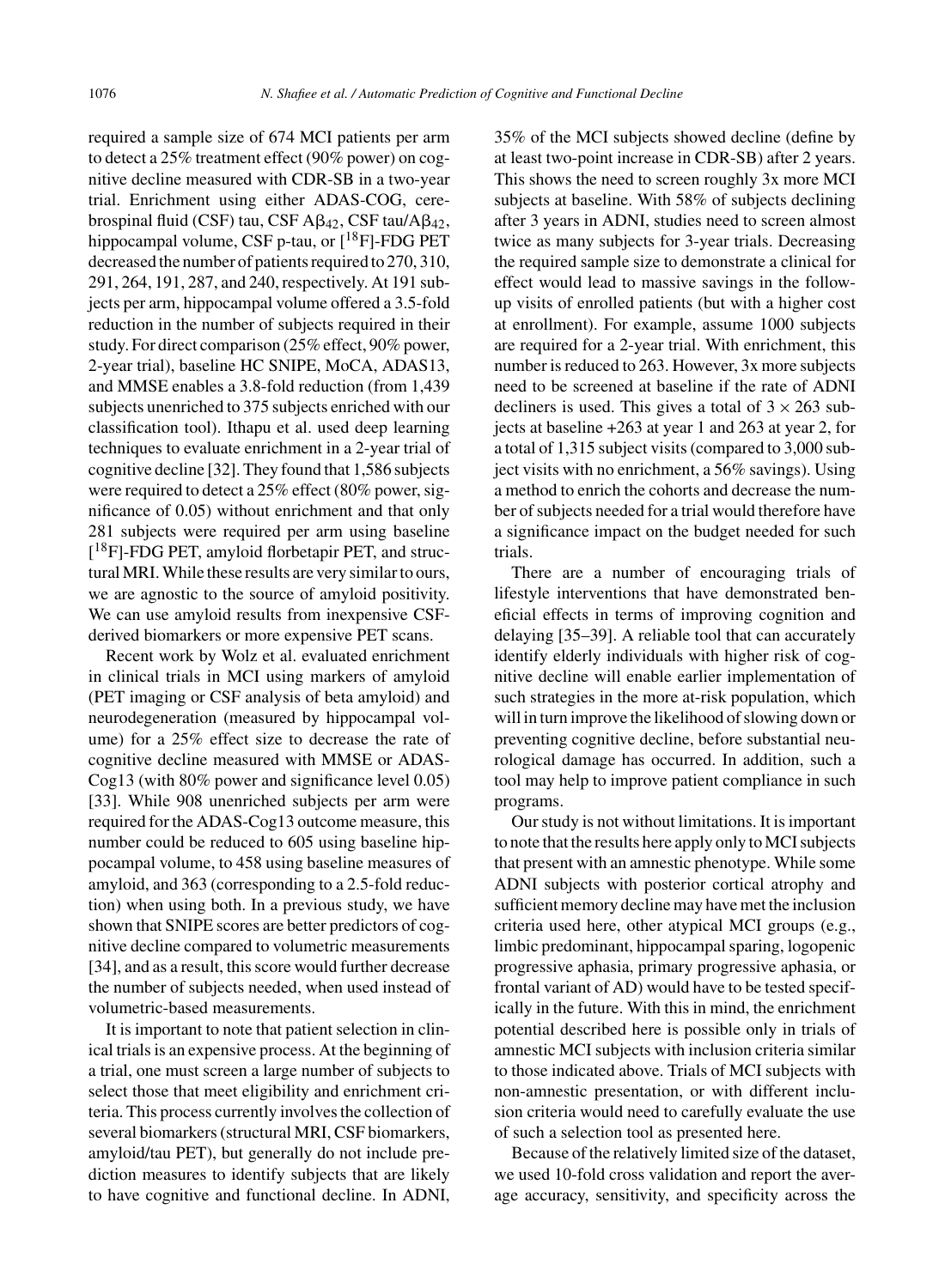10 folds. This provides a robust estimate of performance, but it may be potentially optimistic. Other, larger independent databases are needed for further validation. Furthermore, while there is evidence that cognitive decline may be non-linear over the full course of the disease [40], we assume only a linear change over the short 2 and 3 year periods considered here. The proportion of converters enrolled in the ADNI may also change as MCI patients are followed for longer periods. Finally, here we measured against the decline in the unenriched MCI cohort from ADNI with specific inclusion criteria which might not necessarily be representative of real population of MCI subjects seen in trials or in the clinic.

## **CONCLUSION**

In this work, we were able to predict future cognitive and functional decline in the early stages of AD using a prognostic model that combines cognitive scores and MRI-based biomarkers from a single baseline visit. These features are easy to measure, making this method efficient for clinicians to use as an aid to guide psycho-social interventions for individual patients based on their individual short-term prognosis. Refining clinical trial cohorts to the enrollment of subjects in the early stages of AD with a higher chance of declining over a shorter period of time could improve the efficiency of these trials.

## **ACKNOWLEDGMENTS**

Data collection and sharing for this project was funded by the Alzheimer's Disease Neuroimaging Initiative (ADNI) (National Institutes of Health Grant U01 AG024904) and DOD ADNI (Department of Defense award number W81XWH-12-2-0012). ADNI is funded by the National Institute on Aging, the National Institute of Biomedical Imaging and Bioengineering, and through generous contributions from the following: AbbVie, Alzheimer's Association; Alzheimer's Drug Discovery Foundation; Araclon Biotech; BioClinica, Inc.; Biogen; Bristol-Myers Squibb Company; CereSpir, Inc.; Cogstate; Eisai Inc.; Elan Pharmaceuticals, Inc.; Eli Lilly and Company; EuroImmun; F. Hoffmann-La Roche Ltd and its affiliated company Genentech, Inc.; Fujirebio; GE Healthcare; IXICO Ltd.; Janssen Alzheimer Immunotherapy Research & Development, LLC.; Johnson & Johnson Pharmaceutical Research & Development LLC.; Lumosity; Lundbeck; Merck & Co., Inc.; Meso Scale Diagnostics, LLC.; NeuroRx Research; Neurotrack Technologies; Novartis Pharmaceuticals Corporation; Pfizer Inc.; Piramal Imaging; Servier; Takeda Pharmaceutical Company; and Transition Therapeutics. The Canadian Institutes of Health Research is providing funds to support ADNI clinical sites in Canada. Private sector contributions are facilitated by the Foundation for the National Institutes of Health (https://fnih.org/). The grantee organization is the Northern California Institute for Research and Education, and the study is coordinated by the Alzheimer's Therapeutic Research Institute at the University of Southern California. ADNI data are disseminated by the Laboratory for Neuro Imaging at the University of Southern California.

Authors' disclosures available online (https:// www.j-alz.com/manuscript-disclosures/21-0664r1).

## **SUPPLEMENTARY MATERIAL**

The supplementary material is available in the electronic version of this article: [https://dx.doi.org/](https://dx.doi.org/10.3233/JAD-210664) 10.3233/JAD-210664.

## **REFERENCES**

- [1] Braak H, Braak E (1991) Neuropathological stageing of Alzheimer-related changes. *Acta Neuropathol* **82**, 239–256.
- [2] Duyckaerts C, Delatour B, Potier M (2009) Classification and basic pathology of Alzheimer disease. *Acta Neuropathol* **118**, 5–36.
- [3] Jack CR, Bennett DA, Blennow K, Carrillo MC, Dunn B, Haeberlein SB, Holtzman DM, Jagust W, Jessen F, Karlawish J, Liu E, Molinuevo JL, Montine T, Phelps C, Rankin KP, Rowe CC, Scheltens P, Siemers E, Snyder HM, Sperling R, Elliott C, Masliah E, Ryan L, Silverberg N (2018) NIA-AA Research Framework: Toward a biological definition of Alzheimer's disease. *Alzheimers Dement* **14**, 535–562.
- [4] Tifratene K, Robert P, Metelkina A, Pradier C, Dartigues JF (2015) Progression of mild cognitive impairment to dementia due to AD in clinical settings. *Neurology* **85**, 331–338.
- [5] Palmer K, Bäckman L, Winblad B, Fratiglioni L (2008) Mild cognitive impairment in the general population: Occurrence and progression to Alzheimer disease. *Am J Geriatr Psychiatry* **16**, 603–611.
- [6] Gauthier S, Albert M, Fox N, Goedert M, Kivipelto M, Mestre-Ferrandiz J, Middleton LT (2016) Why has therapy development for dementia failed in the last two decades? *Alzheimers Dement* **12**, 60–64.
- [7] Cummings JL, Morstorf T, Zhong K (2014) Alzheimer's disease drug-development pipeline: Few candidates, frequent failures. *Alzheimers Res Ther* **6**, 37–43.
- [8] Gauthier S, Pin Ng K, Pascoal TA, Zhang H, Rosa-Neto P (2018) Targeting Alzheimer's disease at the right time and the right place: Validation of a personalized approach to diagnosis and treatment. *J Alzheimers Dis* **64**, 23–31.
- [9] Knopman DS, Jones DT, Greicius MD (2021) Failure to demonstrate efficacy of aducanumab: An analysis of the